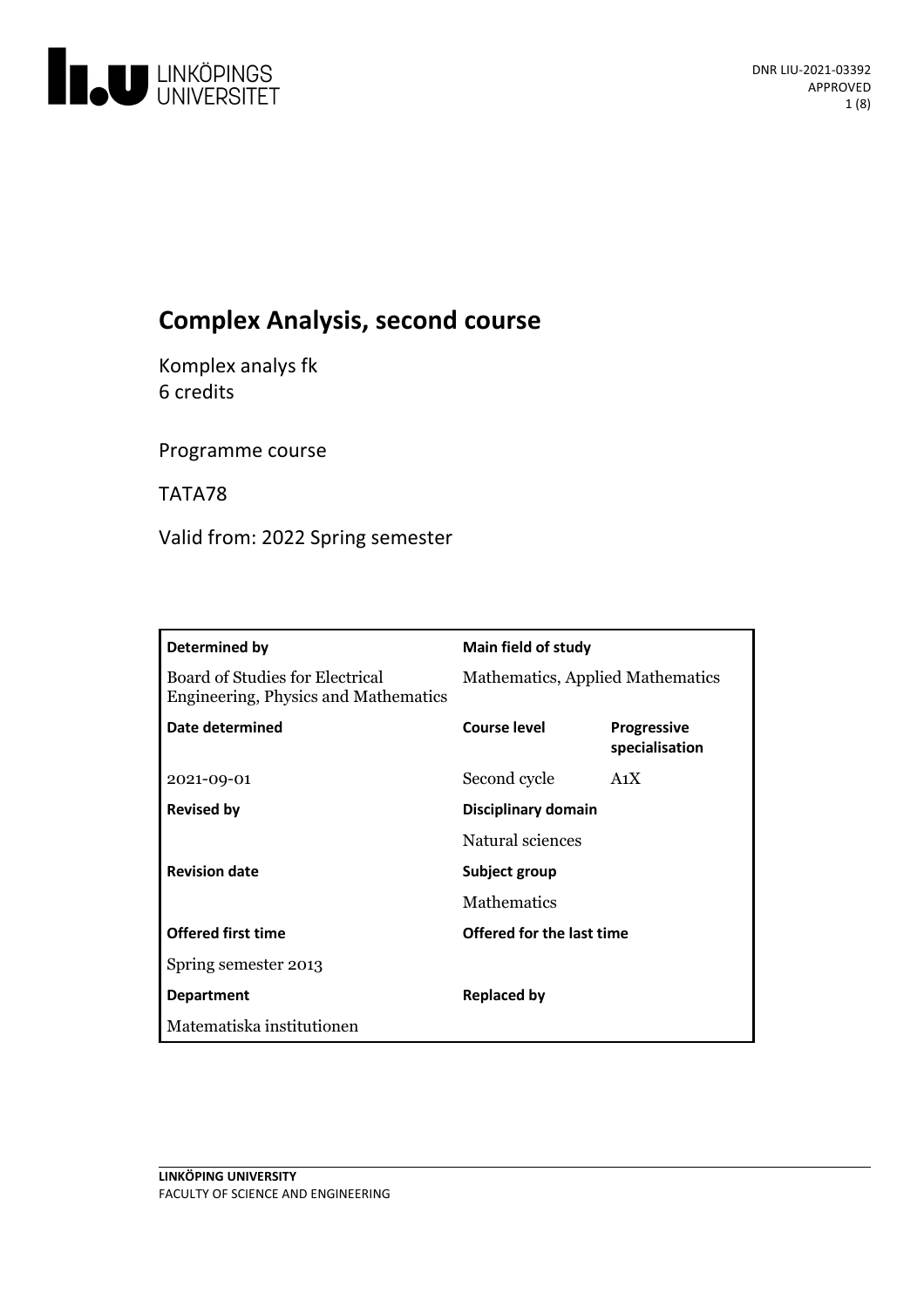## Specific information

The course is only offered every second year, uneven years.

## Course offered for

- Master of Science in Applied Physics and Electrical Engineering
- Master of Science in Applied Physics and Electrical Engineering International
- Bachelor's Programme in Mathematics
- Master's Programme in Mathematics

## **Prerequisites**

Complex analysis or equivalent. In addition, Real analysis, honours course, or another more advanced course in mathematics is recommended.

## Intended learning outcomes

To extend and enhance the complex analysis taught in the basic complex analysis course. In the course, the student also practices his/her ability to read and write mathematical text and mathematical proofs. After completing the course, the student should

- be able to determine when a polynomial has all its zeros in the left half plane and outside the unit disk, and understand the theory behind the
- corresponding results,<br>• have a good understanding of conformal mappings, complex analysis on the Riemann sphere, analytic continuation and branches of analytic functions,<br>be able to cite and explain some essential definitions and theorems about
- 
- analytic continuation and Riemann surfaces,<br>• know the explicit Riemann surfaces for some simple multi-valued functions.

## Course content

More about the argument principle: the criteria of Routh-Hurwitz and Schur- Cohn. More about conformal mappings with applications. More about residue calculus. Complex analysis on the Riemann sphere. Analytic and meromorphic continuation. Explicit Riemann surfaces. Abstract Riemann surfaces.

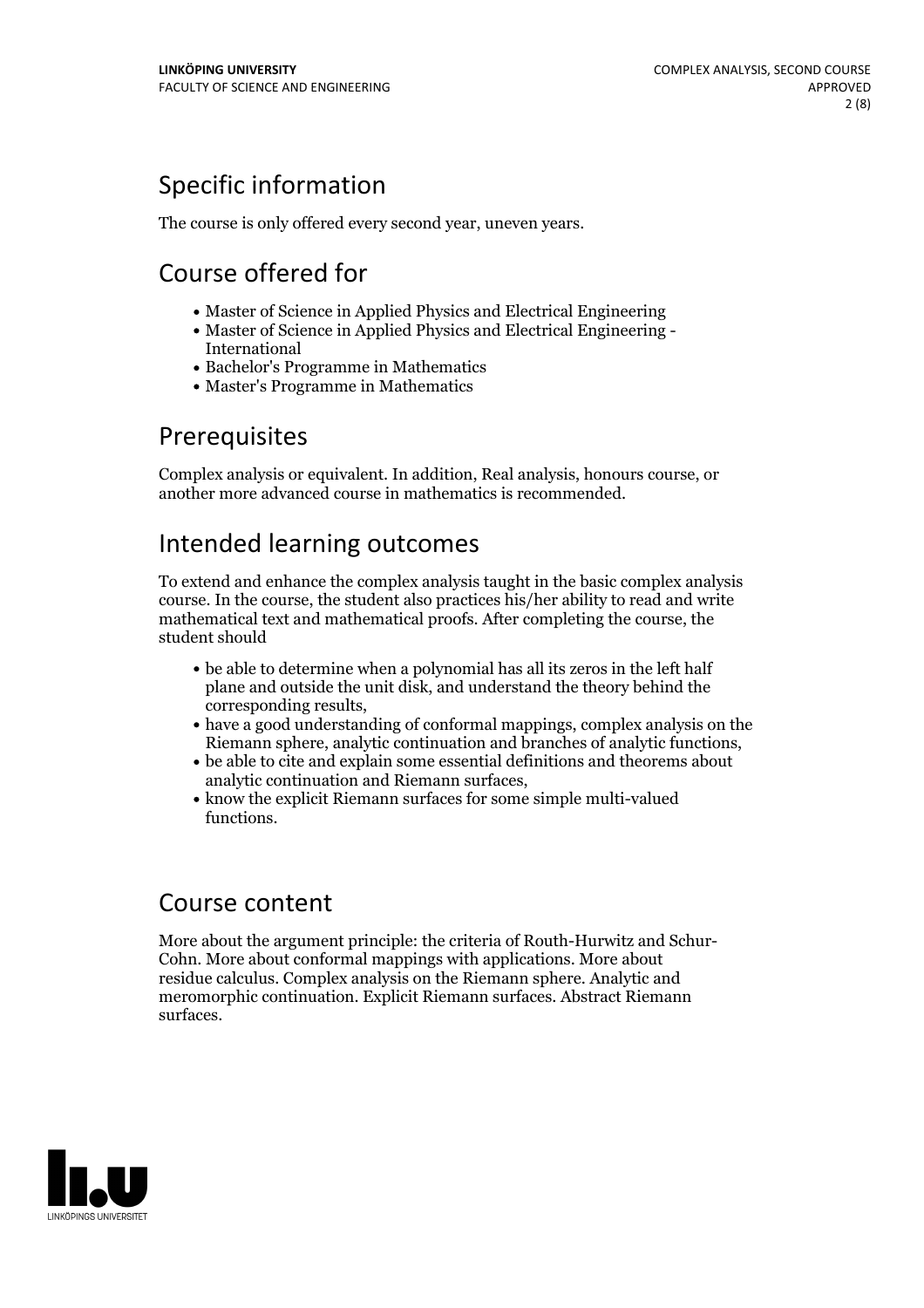## Teaching and working methods

Lectures

## Examination

UPG1 Assignments and oral presentation  $6 \text{ credits} \quad U, 3, 4, 5$ 

## Grades

Four-grade scale, LiU, U, 3, 4, 5

## Other information

### **About teaching and examination language**

The teaching language is presented in the Overview tab for each course. The examination language relates to the teaching language as follows:

- If teaching language is "Swedish", the course as a whole could be given in Swedish, or partly in English. Examination language is Swedish, but parts
- of the examination can be in English. If teaching language is "English", the course as <sup>a</sup> whole is taught in English. Examination language is English. If teaching language is "Swedish/English", the course as <sup>a</sup> whole will be
- taught in English if students without prior knowledge of the Swedish language participate. Examination language is Swedish or English depending on teaching language.

### **Other**

The course is conducted in a manner where both men's and women's experience and knowledge are made visible and developed.

The planning and implementation of a course should correspond to the course syllabus. The course evaluation should therefore be conducted with the course syllabus as a starting point.

If special circumstances prevail, the vice-chancellor may in a special decision specify the preconditions for temporary deviations from this course syllabus, and delegate the right to take such decisions.

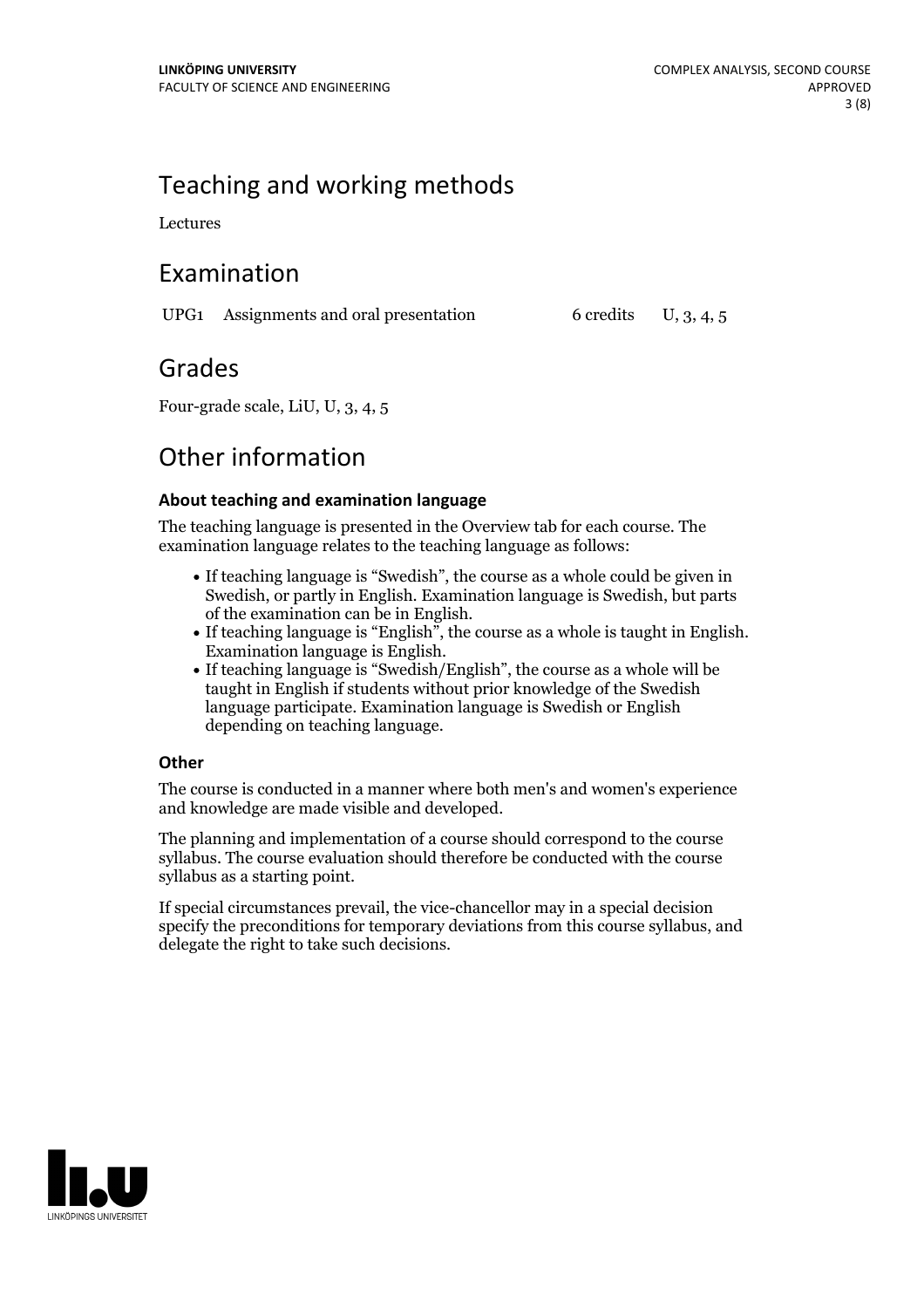## **Common rules**

### Course syllabus

A syllabus must be established for each course. The syllabus specifies the aim and contents of the course, and the prior knowledge that a student must have in order to be able to benefit from the course.

### Timetabling

Courses are timetabled after a decision has been made for this course concerning its assignment to a timetable module.

### Interruption in and deregistration from a course

The LiU decision, Guidelines concerning confirmation of participation in education (Dnr LiU-2020-02256), states that interruptions in study are to be recorded in Ladok. Thus, all students who do not participate in a course for which they have registered must record the interruption, such that the registration on the course can be removed. Deregistration from or interrupting a course is carried out using <sup>a</sup> web-based form: https://www.lith.liu.se/for- [studenter/kurskomplettering?l=en.](https://www.lith.liu.se/for-studenter/kurskomplettering?l=en)

### Cancelled courses and changes to the course syllabus

Courses with few participants (fewer than 10) may be cancelled or organised in a manner that differs from that stated in the course syllabus. The Dean is to deliberate and decide whether a course is to be cancelled or changed from the course syllabus.

### Guidelines relating to examinations and examiners

For details, see Guidelines for education and examination for first-cycle and second-cycle education at Linköping University, Dnr LiU-2020-04501 [\(http://styrdokument.liu.se/Regelsamling/VisaBeslut/917592\)](http://styrdokument.liu.se/Regelsamling/VisaBeslut/917592).

An examiner must be employed as a teacher at LiU according to the LiU Regulations for Appointments, Dnr LiU-2021-01204 [\(https://styrdokument.liu.se/Regelsamling/VisaBeslut/622784](https://styrdokument.liu.se/Regelsamling/VisaBeslut/622784)). For courses in second-cycle, the following teachers can be appointed as examiner: Professor (including Adjunct and Visiting Professor), Associate Professor (including Adjunct), Senior Lecturer (including Adjunct and Visiting Senior Lecturer), Research Fellow, or Postdoc. For courses in first-cycle, Assistant Lecturer (including Adjunct and Visiting Assistant Lecturer) can also be appointed as examiner in addition to those listed for second-cycle courses. In exceptional cases, a Part-time Lecturer can also be appointed as an examiner at both first- and second cycle, see Delegation of authority for the Board of Faculty of Science and Engineering.

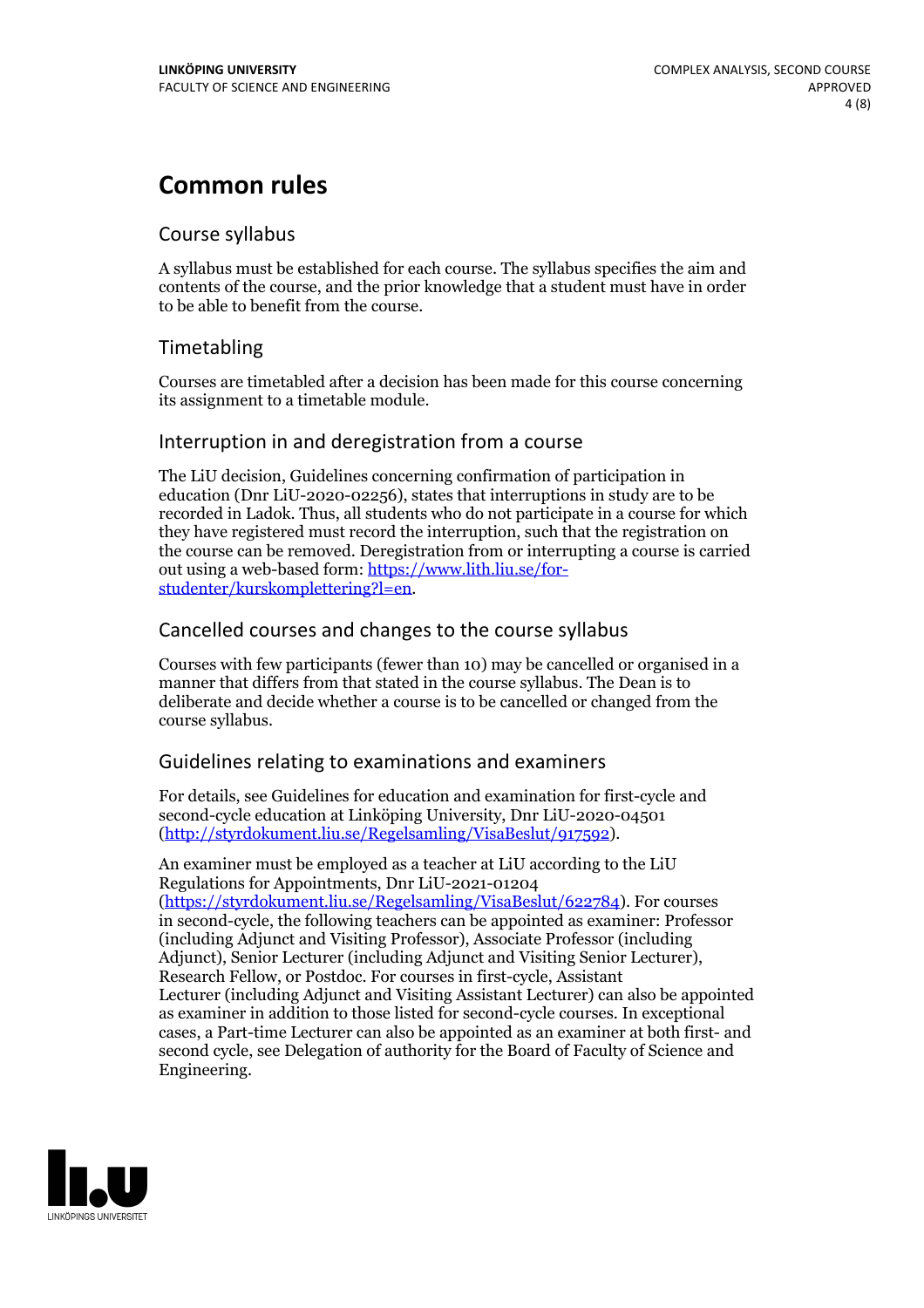## Forms of examination

#### **Principles for examination**

Written and oral examinations and digital and computer-based examinations are held at least three times a year: once immediately after the end of the course, once in August, and once (usually) in one of the re-examination periods. Examinations held at other times are to follow a decision of the faculty programme board.

Principles for examination scheduling for courses that follow the study periods:

- courses given in VT1 are examined for the first time in March, with re-examination in June and August
- courses given in VT2 are examined for the first time in May, with re-examination in August and October
- courses given in HT1 are examined for the first time in October, with re-examination in January and August
- courses given in HT2 are examined for the first time in January, with re-examination in March and in August.

The examination schedule is based on the structure of timetable modules, but there may be deviations from this, mainly in the case of courses that are studied and examined for several programmes and in lower grades (i.e. 1 and 2).

Examinations for courses that the faculty programme board has decided are to be held in alternate years are held three times during the school year in which the course is given according to the principles stated above.

Examinations for courses that are cancelled orrescheduled such that they are not given in one or several years are held three times during the year that immediately follows the course, with examination scheduling that corresponds to the scheduling that was in force before the course was cancelled or rescheduled.

When a course, or a written examination (TEN, DIT, DAT), is given for the last time, the regular examination and two re-examinations will be offered. Thereafter, examinations are phased out by offering three examinations during the following academic year at the same times as the examinations in any substitute course. If there is no substitute course, three examinations will be offered during re- examination periods during the following academic year. Other examination times are decided by the faculty programme board. In all cases above, the examination is also offered one more time during the academic year after the following, unless the faculty programme board decides otherwise. In total, 6 re-examinations are offered, of which 2 are regular re-examinations. In the examination registration system, the examinations given for the penultimate time and the last time are denoted.

If a course is given during several periods of the year (for programmes, or on different occasions for different programmes) the faculty programme board or boards determine together the scheduling and frequency of re-examination occasions.

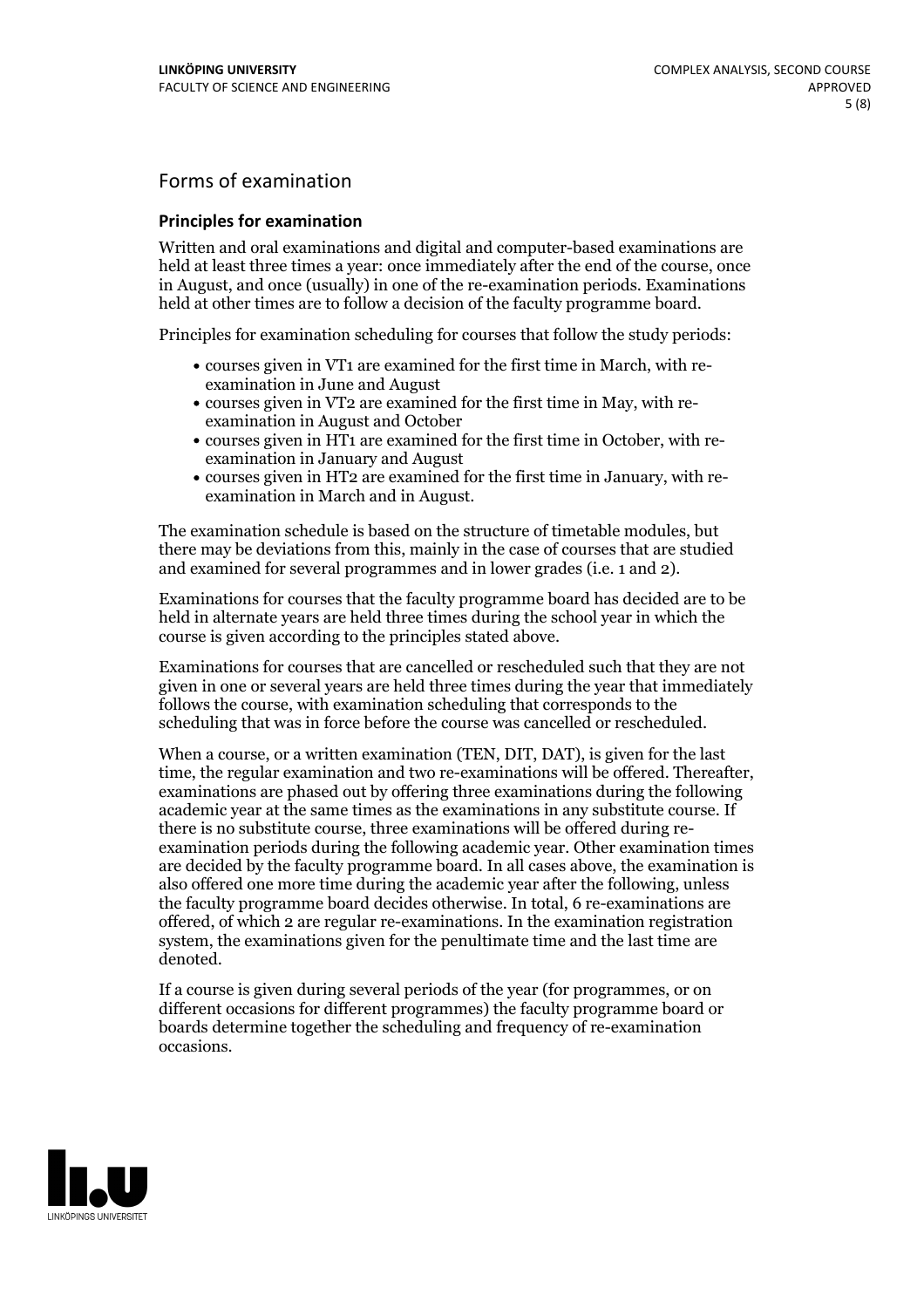### **Retakes of other forms of examination**

Regulations concerning retakes of other forms of examination than written examinations and digital and computer-based examinations are given in the LiU guidelines for examinations and examiners, [http://styrdokument.liu.se/Regelsamling/VisaBeslut/917592.](http://styrdokument.liu.se/Regelsamling/VisaBeslut/917592)

#### **Course closure**

For Decision on Routines for Administration of the Discontinuation of Educational Programs, Freestanding Courses and Courses in Programs, see DNR LiU-2021-04782. After a decision on closure and after the end of the discontinuation period, the students are referred to a replacement course (or similar) according to information in the course syllabus or programme syllabus. If a student has passed some part/parts of a closed program course but not all, and there is an at least partially replacing course, an assessment of crediting can be made. Any crediting of course components is made by the examiner.

### **Registration for examination**

In order to take an written, digital or computer-based examination, registration in advance is mandatory, see decision in the university's rule book [https://styrdokument.liu.se/Regelsamling/VisaBeslut/622682.](https://styrdokument.liu.se/Regelsamling/VisaBeslut/622682) An unregistered student can thus not be offered a place. The registration is done at the Student Portal or in the LiU-app during the registration period. The registration period opens 30 days before the date of the examination and closes 10 days before the date of the examination. Candidates are informed of the location of the examination by email, four days in advance.

### **Code of conduct for students during examinations**

Details are given in a decision in the university's rule book: <http://styrdokument.liu.se/Regelsamling/VisaBeslut/622682>.

#### **Retakes for higher grade**

Students at the Institute of Technology at LiU have the right to retake written examinations and digital and computer-based examinations in an attempt to achieve a higher grade. This is valid for all examination components with code "TEN", "DIT" and "DAT". The same right may not be exercised for other examination components, unless otherwise specified in the course syllabus.

A retake is not possible on courses that are included in an issued degree diploma.

#### **Grades**

The grades that are preferably to be used are Fail (U), Pass (3), Pass not without distinction  $(4)$  and Pass with distinction  $(5)$ .

- Grades U, 3, 4, 5 are to be awarded for courses that have written or digital examinations.<br>• Grades Fail (U) and Pass (G) may be awarded for courses with a large
- degree of practical components such as laboratory work, project work and

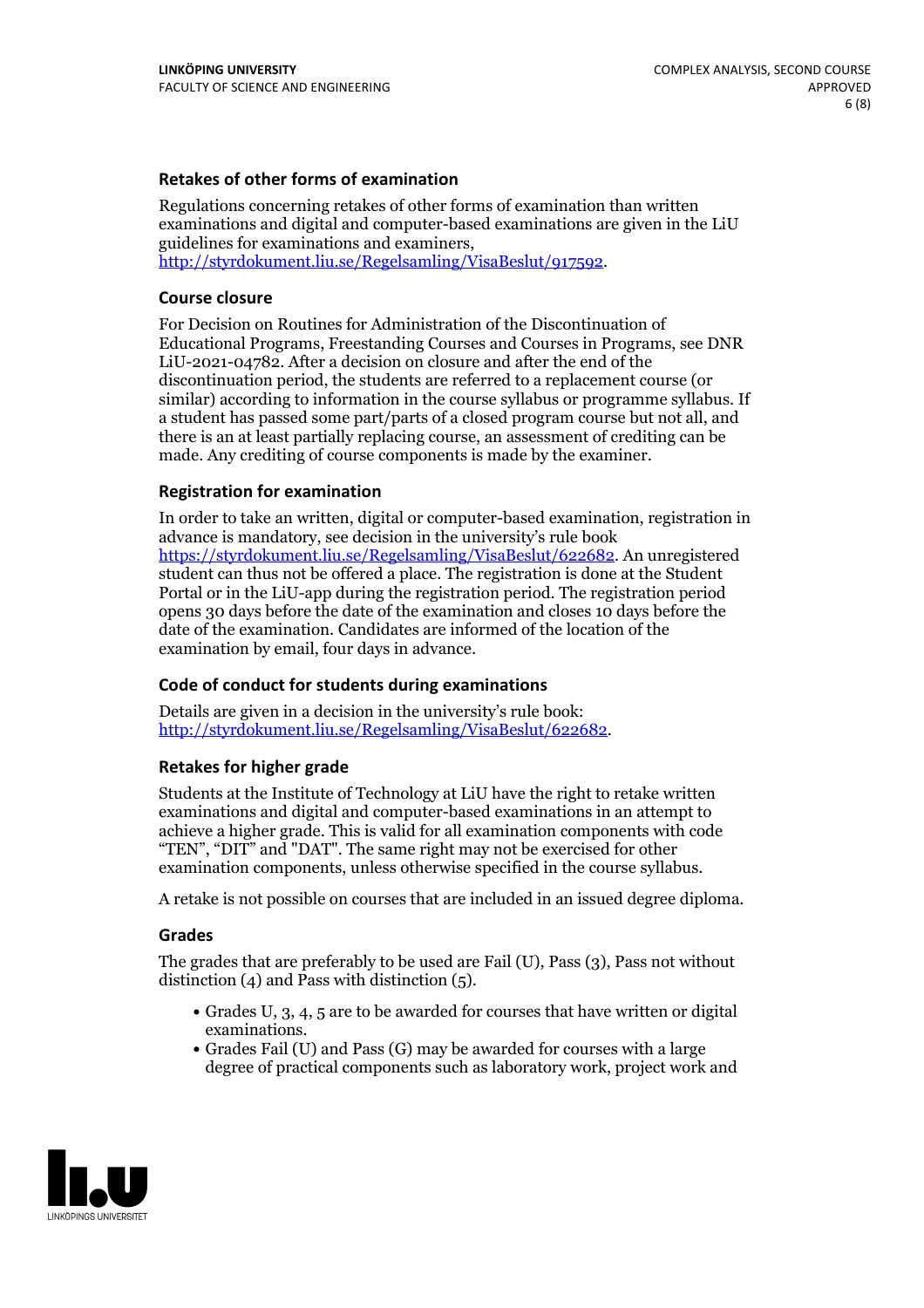group work.<br>• Grades Fail (U) and Pass (G) are to be used for degree projects and other independent work.

### **Examination components**

The following examination components and associated module codes are used at the Faculty of Science and Engineering:

- Grades U, 3, 4, 5 are to be awarded for written examinations (TEN) and
- digital examinations (DIT).<br>• Examination components for which the grades Fail (U) and Pass (G) may be awarded are laboratory work (LAB), project work (PRA), preparatory written examination (KTR), digital preparatory written examination (DIK), oral examination (MUN), computer-based examination (DAT), home
- assignment (HEM), and assignment (UPG).<br>• Students receive grades either Fail (U) or Pass (G) for other examination components in which the examination criteria are satisfied principally through active attendance such as tutorial group (BAS) or examination item
- (MOM).<br>• Grades Fail (U) and Pass (G) are to be used for the examination components Opposition (OPPO) and Attendance at thesis presentation (AUSK) (i.e. part of the degree project).

In general, the following applies:

- 
- Mandatory course components must be scored and given <sup>a</sup> module code. Examination components that are not scored, cannot be mandatory. Hence, it is voluntary to participate in these examinations, and the voluntariness must be clearly stated. Additionally, if there are any associated conditions to
- the examination component, these must be clearly stated as well.<br>• For courses with more than one examination component with grades U,3,4,5, it shall be clearly stated how the final grade is weighted.

For mandatory components, the following applies (in accordance with the LiU Guidelines for education and examination for first-cycle and second-cycle education at Linköping University,<br>[http://styrdokument.liu.se/Regelsamling/VisaBeslut/917592\)](http://styrdokument.liu.se/Regelsamling/VisaBeslut/917592):

If special circumstances prevail, and if it is possible with consideration of the nature of the compulsory component, the examiner may decide to replace the compulsory component with another equivalent component.

For possibilities to alternative forms of examinations, the following applies (in accordance with the LiU Guidelines for education and examination for first-cycle [http://styrdokument.liu.se/Regelsamling/VisaBeslut/917592\)](http://styrdokument.liu.se/Regelsamling/VisaBeslut/917592):

If the LiU coordinator for students with disabilities has granted a student the right to an adapted examination for a written examination in an examination hall, the student has the right to it.